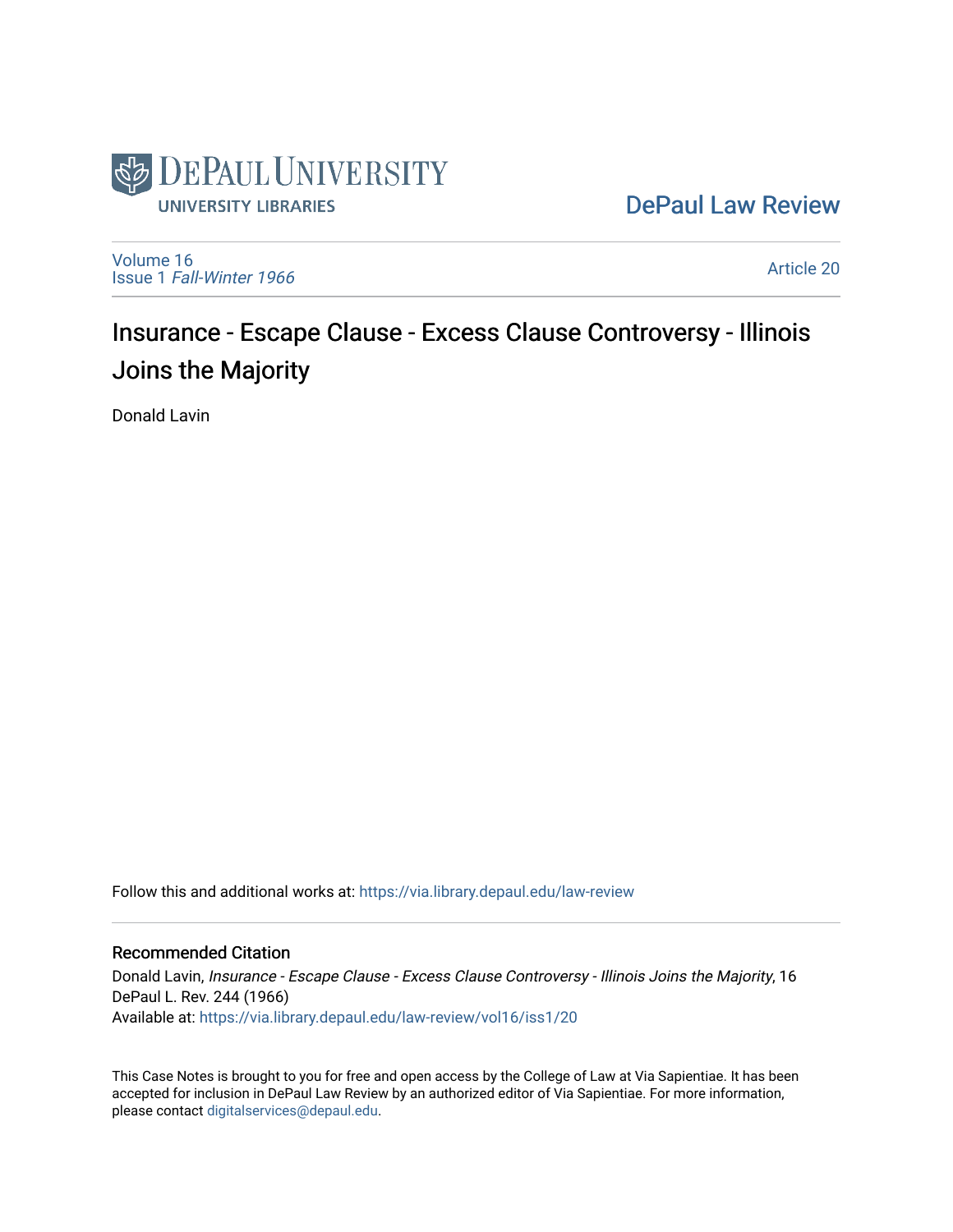defending as the heir of the deceased."<sup>29</sup> Yet, this is the very issue at bar. Only by conceding that the purported heir has the very status he is claiming to possess can the admitted heir be disqualified.

As a result of the instant case, whenever heirship is contested there will be a need for the testimony of impartial third parties and other extrinsic evidence. The persons most closely related to and best qualified to shed light on the lineage of the decedent in most cases will not be allowed to testify. In many cases this disqualification will result in extra expense to the estate and lack of convincing evidence. The court in the noted case was very much aware of the fraud that could be perpetrated by allowing the admitted heir to testify to the claim of the purported heir. However, it is equally conceivable that a fraud on the estate could be successfully effected by a false heir because his claim could not be refuted by the testimony of admitted heirs.

*John Wols*

**29** Supra note **1.**

# INSURANCE-ESCAPE CLAUSE-EXCESS CLAUSE CON-TROVERSY-ILLINOIS JOINS THE MAJORITY

Chester A. Fiske was involved in an accident while driving a rented automobile which was insured under an "omnibus" clause by the defendant. Fiske was also insured personally by the plaintiff. The defendant's policy included an "other insurance" clause which provided that if the insured is covered by other valid and collectible insurance he would not be entitled to indemnification under its policy.<sup>1</sup> This is commonly referred to as an escape clause. The plaintiff's policy also contained an other insurance clause which provided that the insured would only recover the excess over any other valid and collectible insurance.2 This is commonly referred to as an excess clause.

The plaintiff sought reimbursement for the settlement of the claim against Fiske and recovered a judgment on the pleadings. On appeal, the Appellate Court reversed, holding that each insurer should bear a pro rata portion of the liability. The Supreme Court reversed the decision of the

**1** The clause in question stated as follows: **"If** any person, firm, or corporation other than the Assured named in the schedule is, under the terms of this policy, entitled to be indemnified hereunder and is also covered by other valid and collectible insurance, such other person, firm, or corporation shall not be indemnified under this policy."

**2** The clause in plaintiff's policy stated: "[T]he insurance with respect to **. ..** other automobiles under Insuring Agreement V. shall be excess insurance over any other valid and collectible insurance available to insured, either as an insured under a policy applicable with respect to said automobile or otherwise."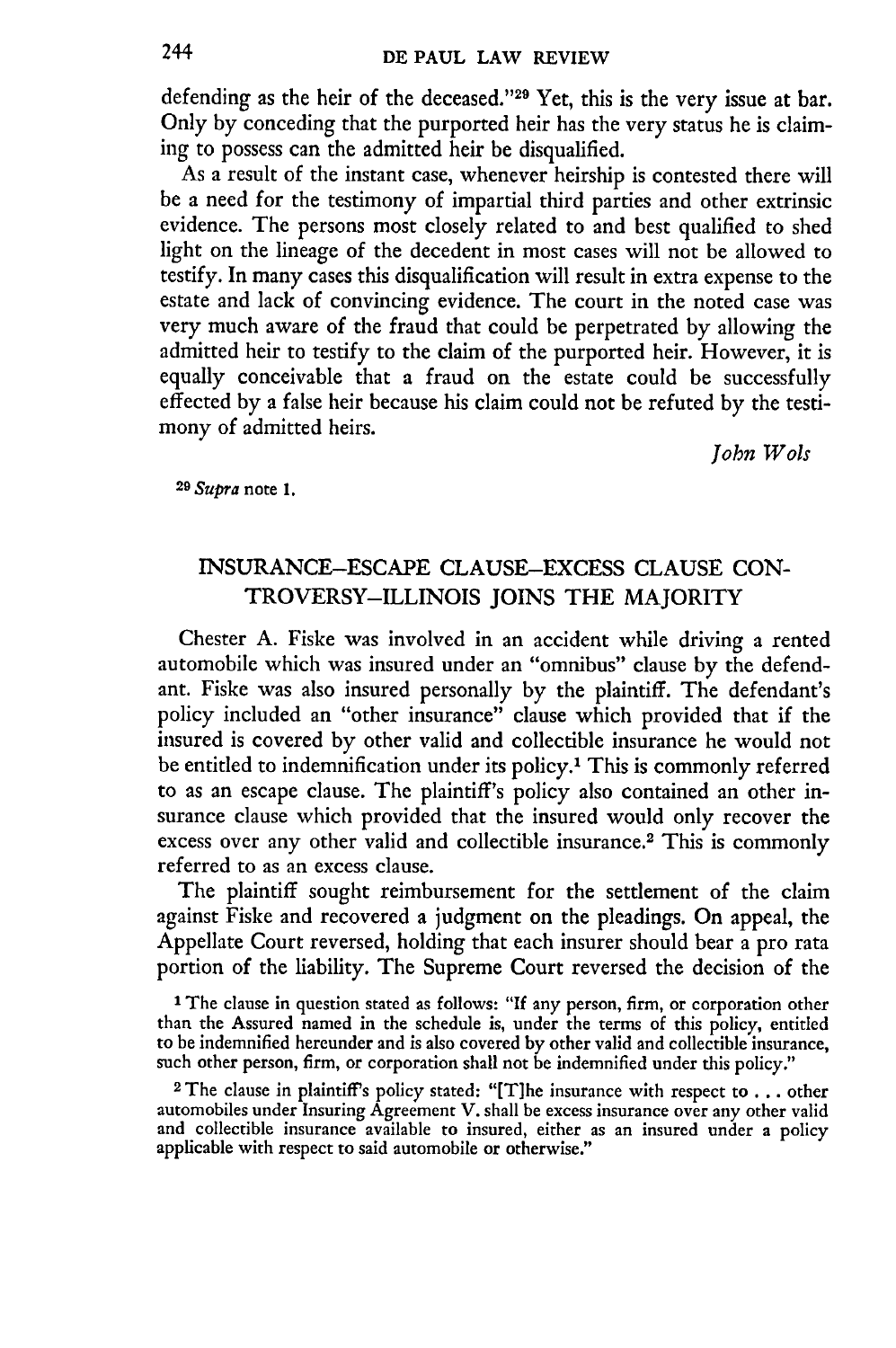Appellate Court and ordered that judgment be entered for the plaintiff. They reasoned that the conflicting other insurance clauses were distinguishable and that the escape provision in the defendant's policy never came into force. *New Amsterdam Casualty Co. v. Certain Underwriters,* 34 Ill. **2d** 424, **216 N.E. 2d** *665* **(1966).**

**By** holding that the conflicting insurance clauses were distinguishable, the Illinois Supreme Court placed Illinois firmly in the majority of states which have been confronted with the excess v. escape controversy. The purpose of this note is to examine the reasoning of the court with respect to the decisions in other jurisdictions which have recently had an opportunity to choose between the majority and minority views, and attempt to determine whether Illinois represents the present trend indicated by these decisions.

Conflicting other insurance clauses have plagued the courts for many years. In attempting to resolve this conflict, earlier courts have resorted to one or more of four approaches: **(1)** holding the primary tortfeasor liable;<sup>3</sup> (2) holding the insurer first in time liable;<sup>4</sup> (3) holding the more specific insurer liable;<sup>5</sup> or  $(4)$  interpreting the clauses of the various policies in order to determine liability. The first three approaches have been criticized and rejected by most jurisdictions, mainly on the grounds that they were used for mere expediency and that they did not take into account the intention of the insurers at the time they drafted their policies. The last approach, on the other hand, has been adopted by Illinois in the present case and by the majority of jurisdictions.

Proponents of the majority approach have sought to pair the various types of other insurance clauses, such as escape v. excess or pro rata v. excess, in an attempt to formulate a general rule of law applicable to that particular situation.<sup>6</sup> In so doing, these courts have looked to the different clauses and have determined that they were distinguishable in meaning and intent. When the excess v. escape situation has arisen, the majority of courts have held that the policy containing the excess clause was not to be considered as other insurance within the meaning of the escape policy.

**<sup>8</sup>**This approach holds the insurer, under whose policy the primary tortfeasor is the named insured as being primarily liable. See American Auto Ins. Co. v. Penn Mutual Indem. Co., **161 F.2d 62** (3rd Cir. 1947); Commercial Cas. Co. v. Hartford Acc. & Liability Co., **190** Minn. **528, 252** N.W. 434 (1934).

**4** This approach holds the insurer who most specifically covers a particular risk liable for the loss, relying on the contract principle that the specific controls the general. See Trinity Universal Ins. Co. v. General Acc. Fire and Life Assur. Corp., **<sup>138</sup>** Ohio St. 488, **35 N.E. 2d 835 (1941).**

**<sup>5</sup>**This approach holds the insurer whose policy was entered into first as being primarily liable because at that time there was no "other insurance." See New Amsterdam Cas. Co. v. Hartford Acc. & Indem. Co., **108 F.2d** 653 (6th Cir. 1940).

<sup>6</sup> Note, **13** HASTINGS L.J. **187 (1961).**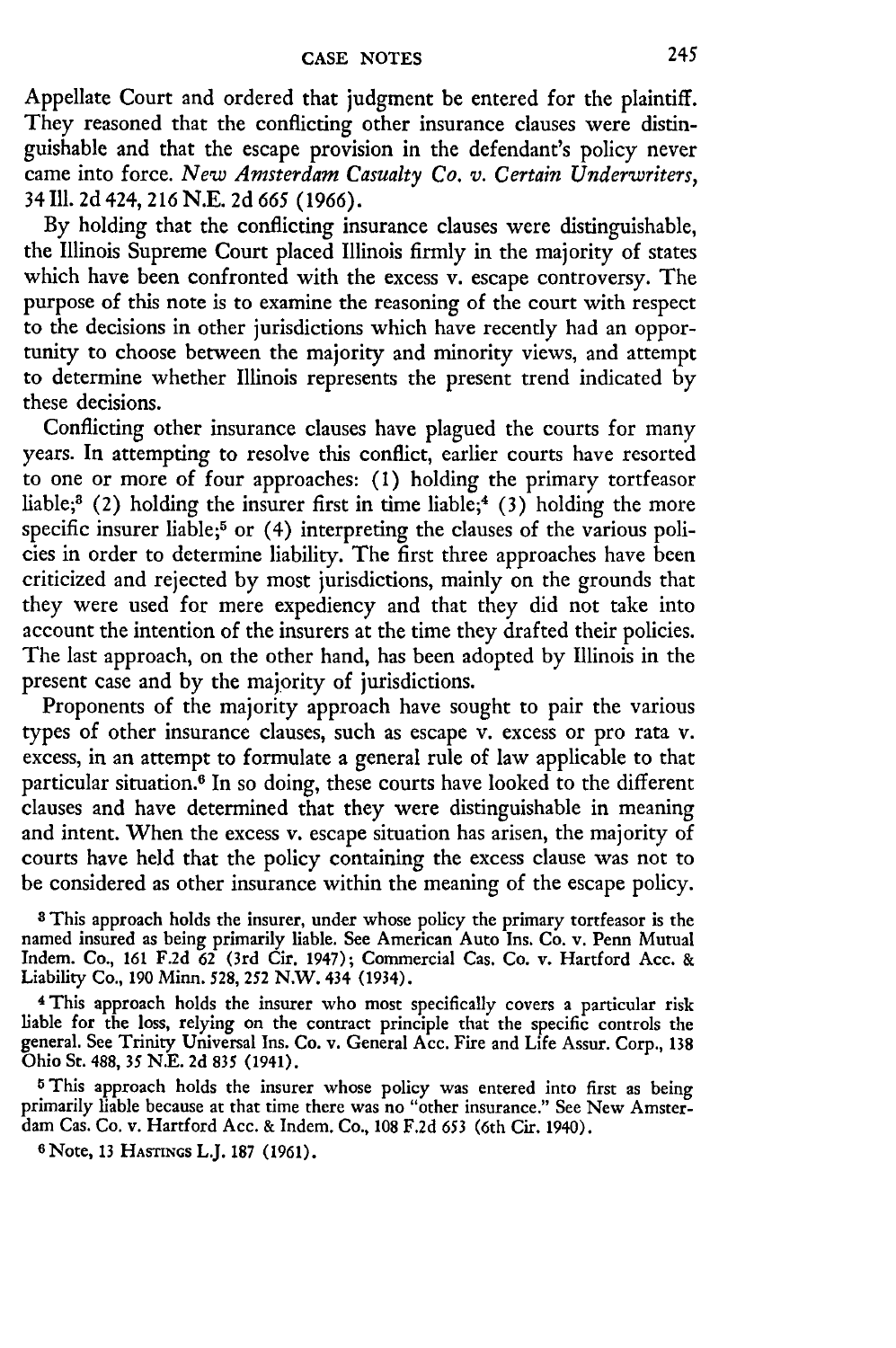Conversely, the escape policy has been considered as other valid and collectible insurance within the meaning of the excess policy. As a result, the insurer providing the escape clause has been held primarily liable with the excess carrier secondarily liable.<sup>7</sup>

A leading case in this field is *Zurich General Accident and Liability Ins. Co. v. Clamor,8* which involved the excess v. escape conflict. In concluding that the policy with the excess clause did not qualify as other insurance within the meaning of the first policy, the court stated:

The 'excess insurance' provided **by** the latter is not 'other insurance' required by Zurich. We think the logic of this reasoning is made apparent by assuming that neither of the policies contained an 'other insurance' provision, or that both policies contained an 'other insurance' provision in exactly the same language. It could not be seriously argued, in our opinion, but that under either of such situations the two insurers would be liable in proportion to the amount of insurance provided by their respective policies. Here, however, as pointed out, the 'other insurance' provisions of the two policies are different. In order to give effect to such difference, it is logical to conclude that Zurich is liable to the extent named in its policy, and that Car & General is liable only for any excess over that provided **by** Zurich.<sup>9</sup>

This decision distinguished between the different clauses and attempted to give full effect to the intent manifested by the insurers.

In *Travelers Indemnity Co. v. State Auto Ins. Co.,10* the driver was covered both under the leasing company's omnibus clause on the car, which included an escape provision, and by a personal liability policy which provided for excess coverage. The court, in holding that the driver's policy was not other valid insurance within the meaning of the leasing company's policy, emphasized that it was quite apparent that Travelers had extended its insurance to protect the insured only for any excess over the leasing company's coverage. A similar situation arose in the California case of *Air Transport Mfg. Co. v. Employers Liability Assur. Co.*,<sup>11</sup> where the court, after having rejected the "prior in time"<sup>12</sup> and "primary tortfeasor"<sup>18</sup> theories, stated that the "[I]iability . . . must be determined from a proper construction of the language of the 'escape' clauses or conditions

**<sup>7</sup>**Continental Cas. Co. v. American Fidelity **&** Cas. Co., **275** F.2d **381** (7th Cir. 1960); McFarland v. Chicago Express, Inc., 200 F.2d **5** (7th Cir. 1952); Zurich Gen. Acc. **&** Liability Ins. Co. v. Clamor, 124 F.2d 717 (7th Cir. 1941); Michigan Alkali Co. v. Bankers Indemnity Ins. Co., 103 F.2d 345 (2d Cir. 1939); Continental Cas. Co. v. Curtis Publishing Co., 94 F.2d 710 (3d Cir. 1938); St. Paul Fire & Marine Ins. Co. v. Garza County Warehouse & Marketing Ass'n, 93 F.2d 590 (5th Cir. 1937); Air Transport Mfg. Co. v. Employers Lia. Assur. Co., 91 Cal. App. 2d 129, 204 P.2d 647 (1949); Travelers Indem. Co. v. State Auto. Ins. Co., 67 Ohio App. 457, 37 N.E.2d 198 (1941).

**<sup>8</sup>**See Zurich Gen. Ace. & Liabil. Ins. Co. v. Clamor, *supra* note 7.

**9** *Id.* at 720.

| 10 67 Ohio App. 457, 37 N.E.2d 198 (1941).   | $12$ Supra note 4. |
|----------------------------------------------|--------------------|
| 11 91 Cal. App. 2d 129, 204 P.2d 647 (1949). | $13$ Supra note 3. |

246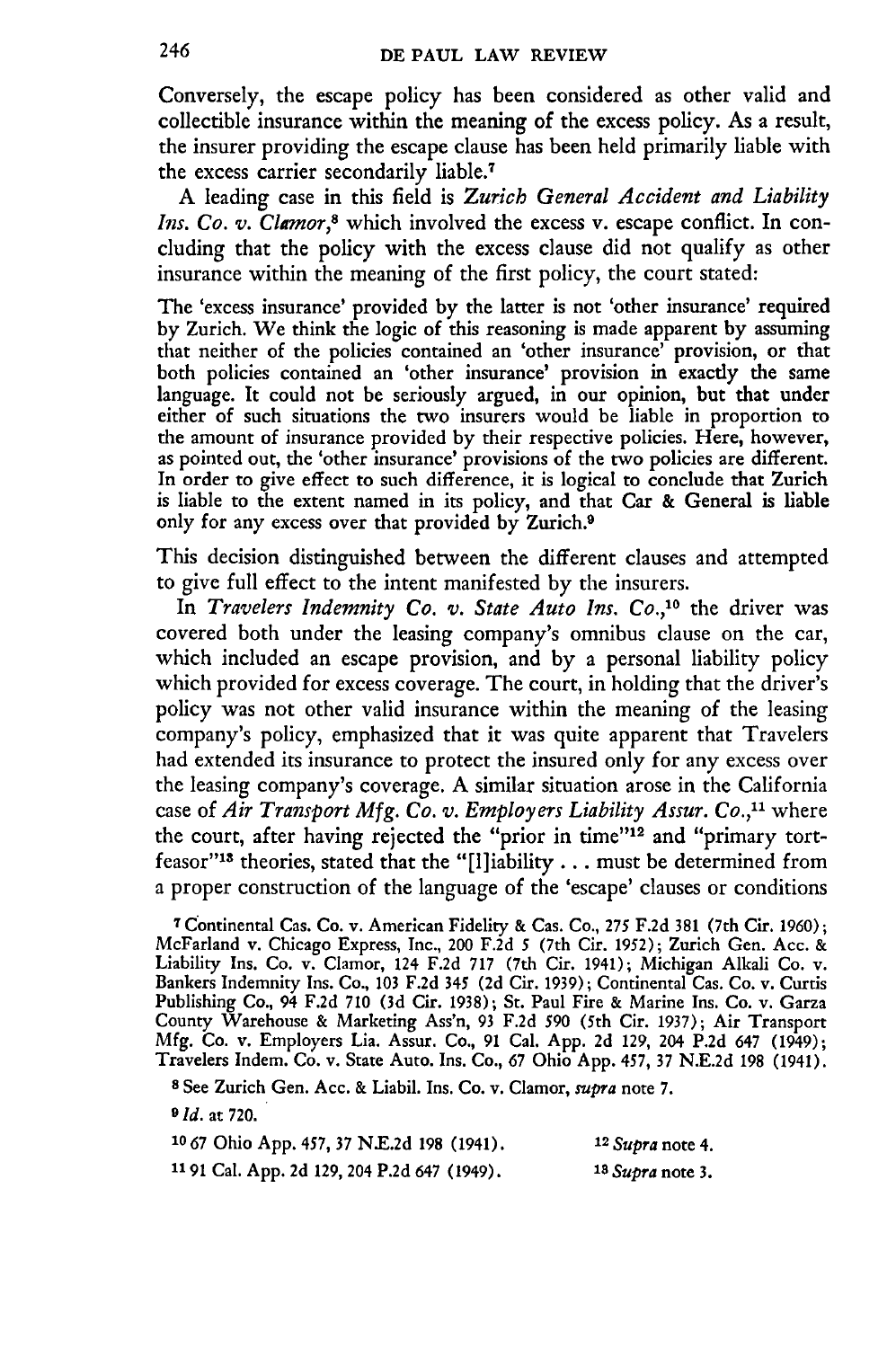of both policies."<sup>14</sup> The court proceeded to hold the insurer with the escape clause primarily liable, reasoning that the manifest intent of the insurance with the conflicting pro rata provision was not to insure the entire risk. When another policy already provided some protection, the insurer contracted only to share proportionately in the liability.

However, there have recently been several departures from the majority approach. A small number of jurisdictions have given effect to the escape clause while holding the excess insurer primarily liable.<sup>15</sup> Such was the case in *Continental Cas. Co. v. Weekes*,<sup>16</sup> where the court held that the escape clause in the Continental policy was not violative of any statute and, therefore, came into force. This decision has been criticized because it was decided before the trial of the personal injury suit. If the damages would have exceeded the limits of the Continental policy, then the excess liability would not have been covered.<sup>17</sup>

By far, the most important departure from the majority approach to date has originated in the Oregon case of *Oregon Auto Ins. Co. v. United States Fidelity and Guarantee Co.,'8* which involved the same excess v. escape situation as in the noted case. The court reviewed the various approaches which had been used in other jurisdictions and then rejected them as having used "circular"<sup>19</sup> reasoning which depended merely on which policy had been read first. Finding all other decisions irreconcilable it concluded:

In our opinion, the "other insurance" provisions of the two policies are indistinguishable in meaning and intent. One cannot rationally choose between them. We understand the parties to concede that where neither policy has an 'other insurance' provision, the rule is to hold the two insurers liable to prorate in proportion to the amount of the insurance provided by their respective policies. Here, where both policies carry like 'other insurance' provisions, we think [they] must be held mutually repugnant and hence be disregarded. Our conclusion is that such view affords the only rational solution of the dispute in this case. The proration is to be applied in respect both of damages and of the expense of defending the suits. $20$ 

The decision reached in this case eventually became the law in Oregon by virtue of *Lamb-Weston, Inc. v. Oregon Auto Ins. Co.*,<sup>21</sup> and more

*'4 Supra* note **11,** at 132, 204 **P.2d** at 649.

**<sup>15</sup>**Continental Cas. Co. v. Weekes, 74 So.2d 367 (Fla. 1954); American Auto Ins. Co. v. Penn. Mutual Indem., **161 F.2d 62** (3rd Cir. 1947), noted. **32** *MINNi.* L. **REv. 510** (1948); Kearns Coal Corp. v. United States Fidelity **&** Guaranty Co., **118 F.2d** 33 **(2d** Cir. 1941), *cert. denied* **313 U.S. 579** (1941); Maryland Cas. Co. v. Bankers Indem. Ins. Co., **<sup>51</sup>** Ohio **App. 323,** 200 **N.E.** 849 (1935).

*<sup>10</sup>Supra* note *15.*

**<sup>17</sup>***Supra* note 6, at 187-8. **19 Id.** at 960. **18 195** F.2d *958* (9th Cir. 1952). *20 Ibid.*

21219 Ore. 110, 341 P.2d 110, *modified,* 219 Ore. 129, 346 P.2d 643 (1959).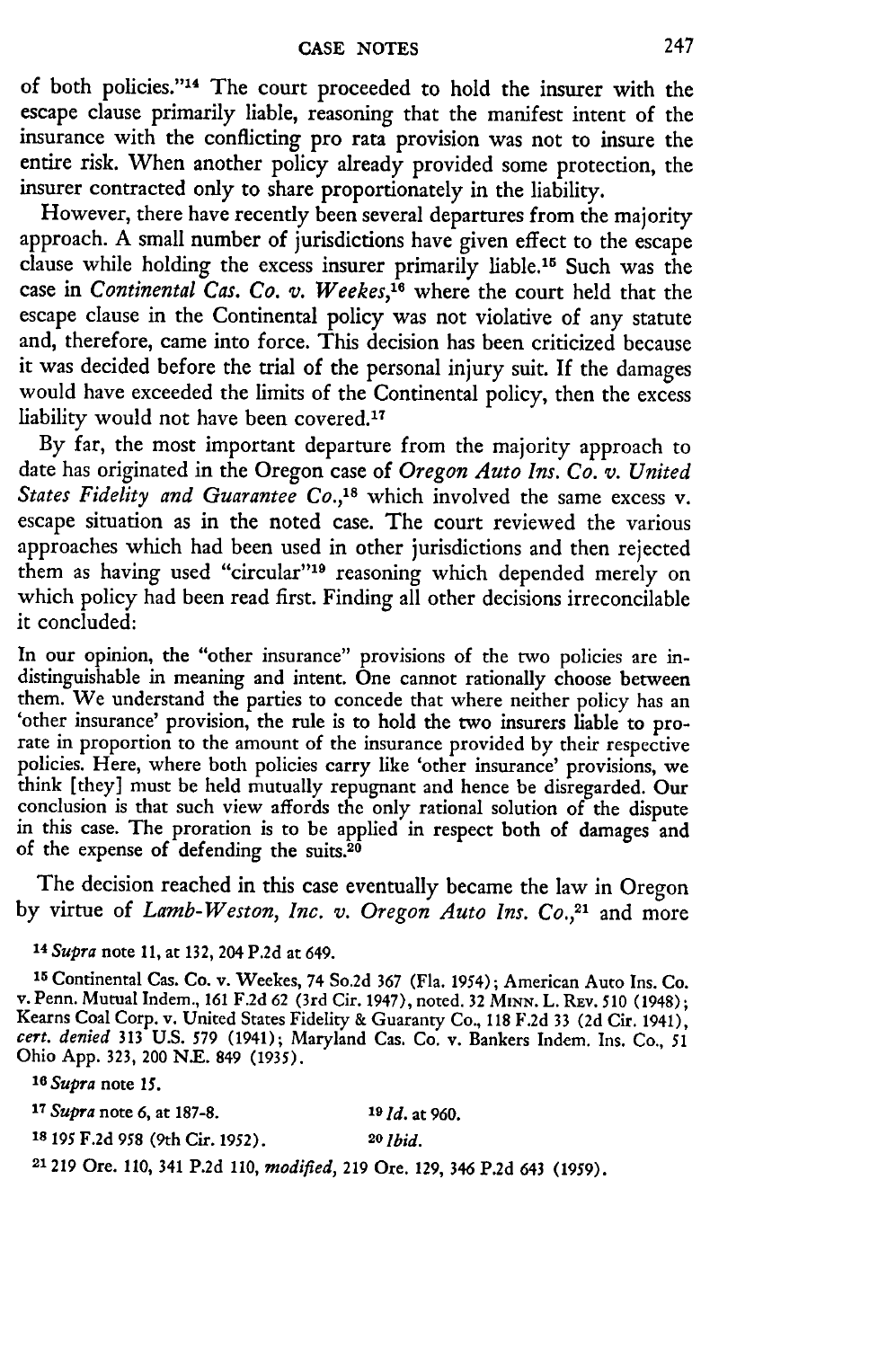recently, in *Gilkey v. Andrew Weir Ins. Co.*<sup>22</sup> In both instances, the court concluded that the only acceptable solution was a proration between the insurers involved.

The Oregon cases have caused a great deal of controversy in the state and federal courts throughout the country.28 In 1959, the Wisconsin Supreme Court in *Reetz v. Werch*,<sup>24</sup> settled the law in Wisconsin by refusing to place primary liability on either of the conflicting policies. The court adopted the reasoning of the Oregon cases and held for proration, stating that they also felt that the criteria for placing responsibility on any one insurer was an "arbitrary circumstance."<sup>25</sup> A California court,<sup>26</sup> although reaching an opposite result, stated that "on the basis of the Oregon case prorating with other insurance companies exceeding the stated amount of primary insurance might well be defensible."<sup>27</sup> Several other jurisdictions have adopted the Oregon view in recent cases. Proponents of the Oregon view offer three arguments for its adoption. It is claimed that not only will the application of the Oregon view avoid the "circular" reasoning employed by the majority, but that it is simple and convenient to use. Finally, it is contended that as an adjunct to the adoption of the minority view, litigation by insurance companies would be reduced. The contesting insurers would anticipate proration and would not attempt to avoid liability through court actions.

In rejecting the Oregon view, the proponents of the majority view feel that providing the insured with the greatest amount of protection is more important than the mere expediency of prorating liability. Such proration denies the insured of any excess coverage. On the other hand, distinguishing between the other insurance clauses provides such necessary coverage. By specifically including escape or excess clauses in their policies, the insurers sought to allocate liability where the risk involved was insured by more than one company. Therefore, as the majority points out, the followers of the Oregon view fail to take into account the fact that by completely disregarding the other insurance clauses, they are not effecting the intent of the insurance companies in such circumstances.

Illinois, prior to the case at bar, has vacillated as to which view it would adopt. In *Economy Fire and Casualty Co. v. Western States Mutual Ins.*

**<sup>22</sup>**291 F.2d 132 (9th Cir. 1961). The federal court applied Oregon Law.

**<sup>28</sup>**See Watson, *The Other Insurance Dilemma,* 54 ILL. B. J. 486 (1966); Comment, 65 COLUM. L. **Rv. 319** (1965); Note, **38 MINN. L.** REV. **838** (1954).

248 Wis. 2d 388,98 N.W.2d 924 (1959).

**<sup>25</sup>***id.* at 393, 98 N.W.2d at 926.

26 Peerless Casualty Co. v. Continental Casualty Co., 144 Cal. App. 2d 617, 301 P.2d 602 (1956).

**27** *Id.* at 625, **301** P.2d at 608.